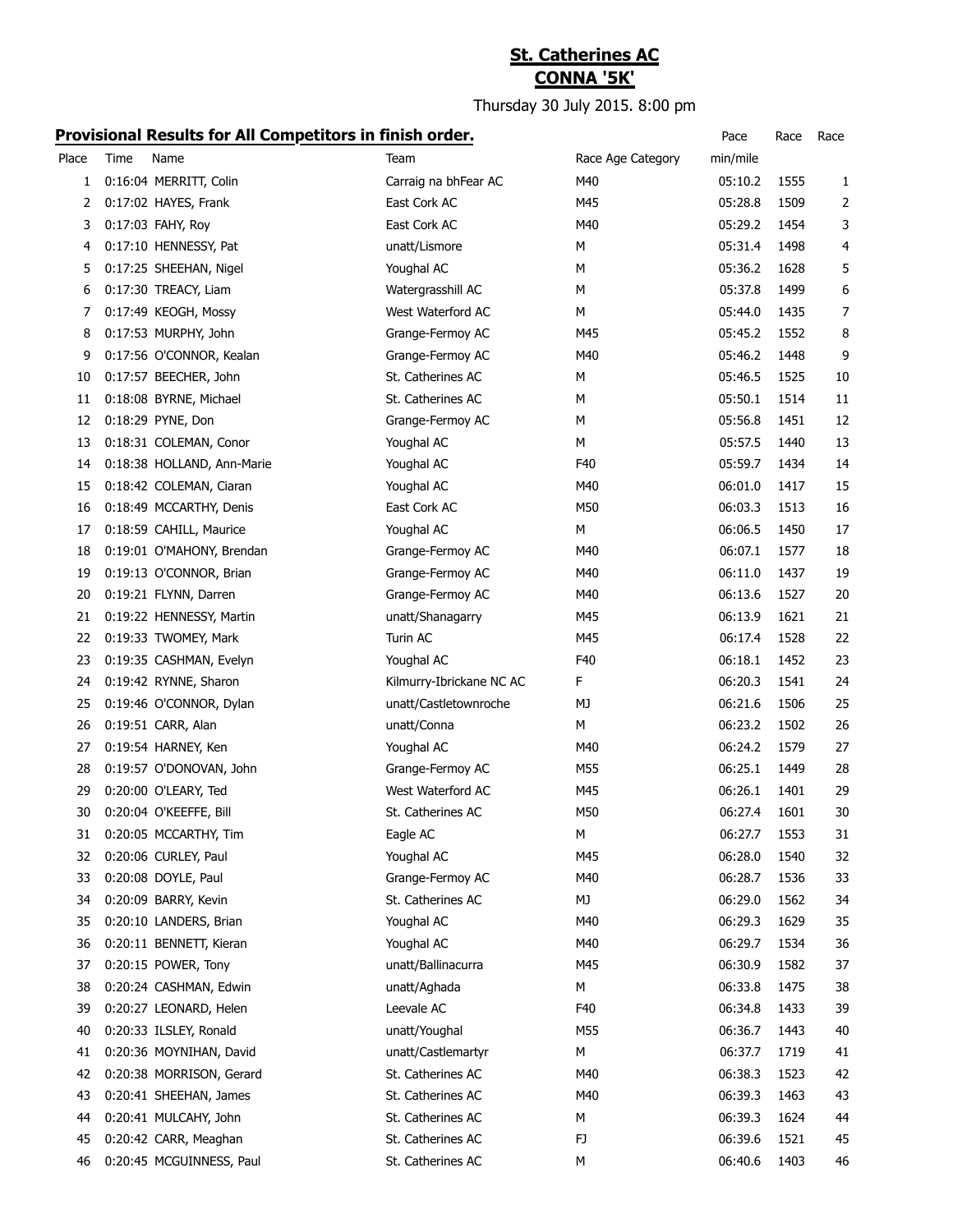| 47 0:20:50 MEHIGAN, Declan  | Mallow AC         | MJ  | 06:42.2 | 1491 | 47 |
|-----------------------------|-------------------|-----|---------|------|----|
|                             |                   |     |         |      |    |
| 48 0:20:51 ROCHE, James     | St. Catherines AC | MJ  | 06:42.5 | 1507 | 48 |
| 49 0:20:58 COLLINS, Brendan | unatt/Fermoy      | м   | 06:44.8 | 1576 | 49 |
| 50 0:21:00 LEAHY, Eileen    | Midleton AC       | F   | 06:45.4 | 1596 | 50 |
| 51 0:21:10 POMPHRETT, Paul  | unatt/Aghada      | м   | 06:48.6 | 1456 | 51 |
| 52 0:21:10 DELANEY, John    | Grange-Fermoy AC  | M40 | 06:48.6 | 1529 | 52 |

Results produced by Ballycotton Running Promotions. Printed by Ballycotton Running Promotions on 30 Page 1 of 5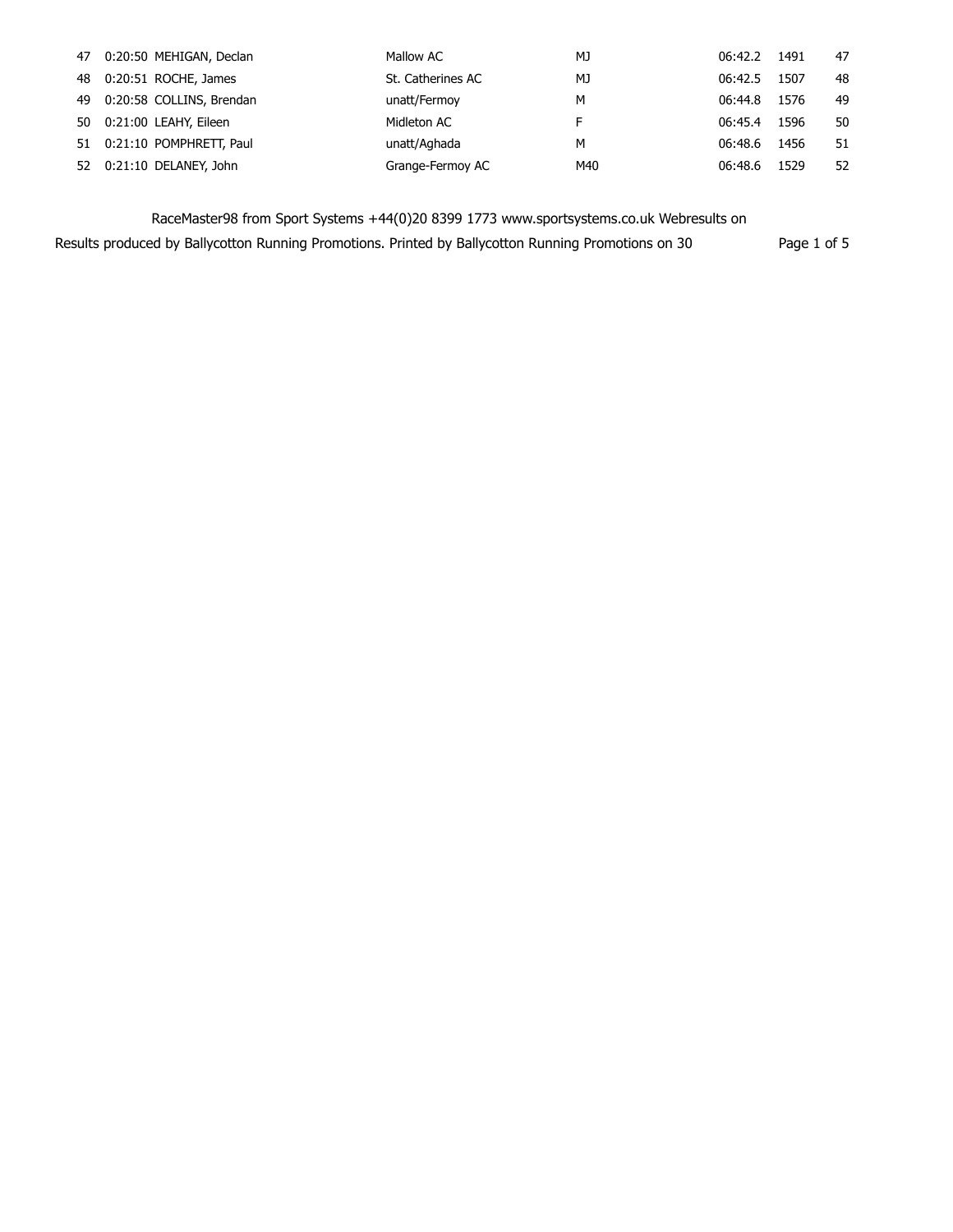|          | <u>Flovisional Results for All competitors in milisii order.</u> |                   |                   | race         | nace | <b>Race</b> |
|----------|------------------------------------------------------------------|-------------------|-------------------|--------------|------|-------------|
| Place    | Time<br>Name                                                     | Team              | Race Age Category | min/mile     |      |             |
| 53       | 0:21:11 EARLY, Noel                                              | unatt/Ballynoe    | M                 | 06:49.0      | 1441 | 53          |
| 54       | 0:21:11 CUNNINGHAM, Colin                                        | St. Catherines AC | M40               | 06:49.0      | 1565 | 54          |
| 55       | 0:21:14 MURPHY, Pat                                              | unatt/Ladysbridge | М                 | 06:49.9      | 1702 | 55          |
| 56       | 0:21:14 BLACKWELL, Conor                                         | West Waterford AC | M45               | 06:49.9      | 1469 | 56          |
| 57       | 0:21:15 CORRIGAN, Bernard                                        | St. Nicholas AC   | M45               | 06:50.3      | 1439 | 57          |
| 58       | 0:21:16 POWER, Pat                                               | West Waterford AC | M50               | 06:50.6      | 1701 | 58          |
| 59       | 0:21:17 MCCARTHY, David                                          | Youghal AC        | M50               | 06:50.9      | 1453 | 59          |
| 60       | 0:21:22 HICKEY, Brendan                                          | St. Catherines AC | м                 | 06:52.5      | 1501 | 60          |
| 61       | 0:21:25 BLAIKLOCK, Adam                                          | unatt/Conna       | M                 | 06:53.5      | 1592 | 61          |
| 62       | 0:21:26 O'REGAN, Eddie                                           | Youghal AC        | M55               | 06:53.8      | 1605 | 62          |
| 63       | 0:21:26 SHANAHAN, Sean                                           | Galtee Runners AC | M45               | 06:53.8      | 1544 | 63          |
| 64       | 0:21:28 MCGRATH, Phil                                            | East Cork AC      | M60               | 06:54.4      | 1718 | 64          |
| 65       | 0:21:33 MURPHY, Colin                                            | unatt/Clandulane  | M40               | 06:56.0      | 1720 | 65          |
| 66       | 0:21:35 HICKEY, Denis                                            | Youghal AC        | M45               | 06:56.7      | 1473 | 66          |
| 67       | 0:21:41 GALVIN, Edmond                                           | St. Catherines AC | M40               | 06:58.6      | 1717 | 67          |
| 68       | 0:21:44 LEDDINGHAM, Dermot                                       | unatt/Youghal     | M50               | 06:59.6      | 1563 | 68          |
| 69       | 0:21:47 HICKEY, James                                            | unatt/Midleton    | м                 | 07:00.5      | 1595 | 69          |
| 70       | 0:21:49 HARTNETT, Gary                                           | St. Catherines AC | M40               | 07:01.2      | 1567 | 70          |
| 71       | 0:21:49 O'CONNELL, Finbarr                                       | Eagle AC          | M                 | 07:01.2      | 1593 | 71          |
| 72       | 0:21:50 PRATT, Michael                                           | Grange-Fermoy AC  | M50               | 07:01.5      | 1545 | 72          |
| 73       | 0:21:51 CLANCY, Catherine                                        | St. Catherines AC | F45               | 07:01.8      | 1405 | 73          |
| 74       | 0:21:54 O'BRIEN, Peter                                           | Grange-Fermoy AC  | M                 | 07:02.8      | 1575 | 74          |
| 75       | 0:21:54 KUENNE, Christian                                        | unatt/Tralee      | м                 | 07:02.8      | 1410 | 75          |
| 76       | 0:21:56 ILSLEY, Stephanie                                        | unatt/Youghal     | F50               | 07:03.4      | 1446 | 76          |
| 77       | 0:21:57 CARR, Noel                                               | unatt/Tralee      | M50               | 07:03.8      | 1409 | 77          |
| 78       | 0:22:00 O'REGAN, Ger                                             | Midleton AC       | M45               | 07:04.7      | 1438 | 78          |
| 79       | 0:22:01 O'REGAN, Sean                                            | unatt/Cork        | M                 | 07:05.1      | 1627 | 79          |
| 80       | 0:22:03 BUCKLEY, Michael                                         | Youghal AC        | M45               | 07:05.7      | 1630 | 80          |
| 81       | 0:22:05 O'REILLY, Coran                                          | unatt/Youghal     | м                 | 07:06.3      | 1460 | 81          |
| 82       | 0:22:06 MORRISON, Richard                                        | St. Nicholas AC   | M40               | 07:06.7      | 1632 | 82          |
| 83       | 0:22:07 AHERN, Sean                                              | unatt/            | М                 | 07:07.0 1000 |      | 83          |
| 84       | 0:22:08 HAYES, James                                             | St. Catherines AC | МJ                | 07:07.3      | 1508 | 84          |
| 85       | 0:22:13 COUGHLAN, Eric                                           | unatt/Conna       | MJ                | 07:08.9      | 1404 | 85          |
| 86       | 0:22:14 BULMAN, George                                           | Youghal AC        | M55               | 07:09.2      | 1530 | 86          |
| 87       | 0:22:15 HOGAN, Barry                                             | St. Nicholas AC   | M40               | 07:09.6      | 1578 | 87          |
| 88       | 0:22:22 RUSSELL, Charles                                         | unatt/Glanworth   | M40               | 07:11.8      | 1590 | 88          |
| 89       | 0:22:28 O'BRIEN, Donal                                           | St. Nicholas AC   | M60               | 07:13.7      | 1419 | 89          |
| 90       | 0:22:32 FREEMAN, Sean                                            | Grange-Fermoy AC  | M55               | 07:15.0      | 1444 | 90          |
| 91       | 0:22:35 O'CONNELL, Paul                                          | unatt/Conna       | М                 | 07:16.0      | 1549 | 91          |
| 92       | 0:22:36 O'MAHONY, Sylvie                                         | Youghal AC        | M55               | 07:16.3      | 1531 | 92          |
| 93       |                                                                  | St. Catherines AC | M40               | 07:18.2      | 1462 | 93          |
| 94       | 0:22:42 WALSH, Michael<br>0:22:43 COGAN, Denis                   | unatt/Cork        | м                 | 07:18.6      | 1414 | 94          |
|          |                                                                  |                   |                   |              |      |             |
| 95       | 0:22:49 JOHNSON, George                                          | unatt/Bartlemy    | M45               | 07:20.5      | 1415 | 95          |
| 96<br>97 | 0:22:52 NALLY, Siobhan                                           | unatt/Cloyne      | F35               | 07:21.5      | 1703 | 96          |
|          | 0:22:55 FOLEY, John                                              | unatt/Midleton    | М                 | 07:22.4      | 1618 | 97          |
| 98       | 0:22:56 MULCAHY, Paul                                            | unatt/Conna       | M45               | 07:22.8      | 1548 | 98          |
| 99       | 0:22:58 LEAHY, Patrick                                           | unatt/Conna       | М                 | 07:23.4      | 1535 | 99          |
| 100      | 0:23:00 O'MAHONY, Orla                                           | West Waterford AC | F                 | 07:24.0      | 1470 | 100         |
| 101      | 0:23:08 KELLEHER, Jerry                                          | unatt/Killeagh    | М                 | 07:26.6      | 1490 | 101         |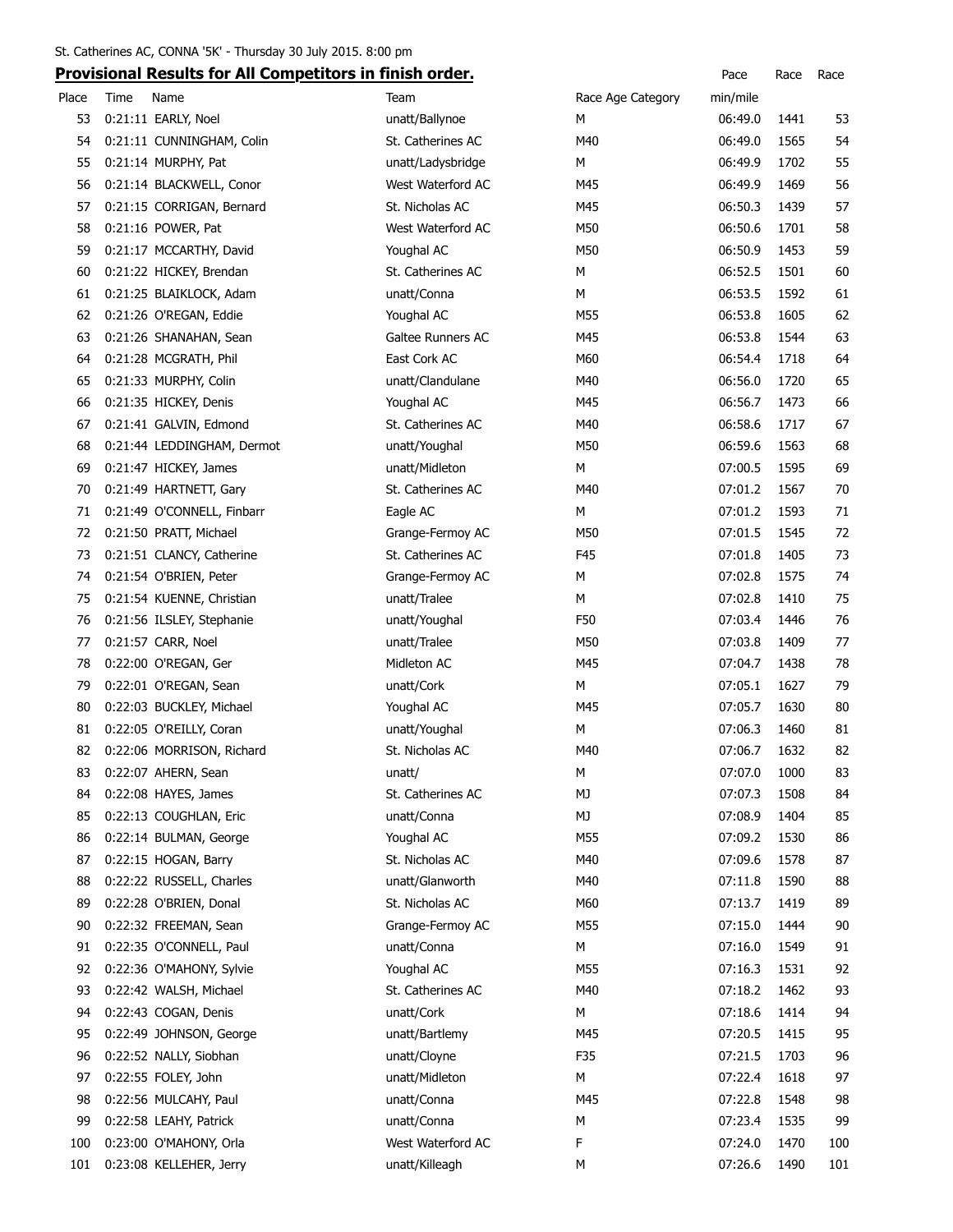| 102 | 0:23:09 GOULDING, Connor | unatt/Knockanore  | м   | 07:26.9 | 1489 | 102 |
|-----|--------------------------|-------------------|-----|---------|------|-----|
| 103 | 0:23:09 WATERMAN, Jon    | unatt/Midleton    | М   | 07:26.9 | 1617 | 103 |
| 104 | 0:23:17 HAYES, Caoimhe   | St. Catherines AC | FJ  | 07:29.5 | 1512 | 104 |
| 105 | 0:23:18 BARRY, Aidan     | St. Catherines AC | M40 | 07:29.8 | 1559 | 105 |
| 106 | 0:23:21 COSTIGAN, Pat    | unatt/Tallow      | M40 | 07:30.8 | 1551 | 106 |
| 107 | 0:23:22 BUCKLEY, Keith   | Grange-Fermoy AC  | м   | 07:31.1 | 1707 | 107 |
| 108 | 0:23:24 AHERN, Lucy      | St. Catherines AC | FJ  | 07:31.8 | 1633 | 108 |

Results produced by Ballycotton Running Promotions. Printed by Ballycotton Running Promotions on 30 Page 2 of 5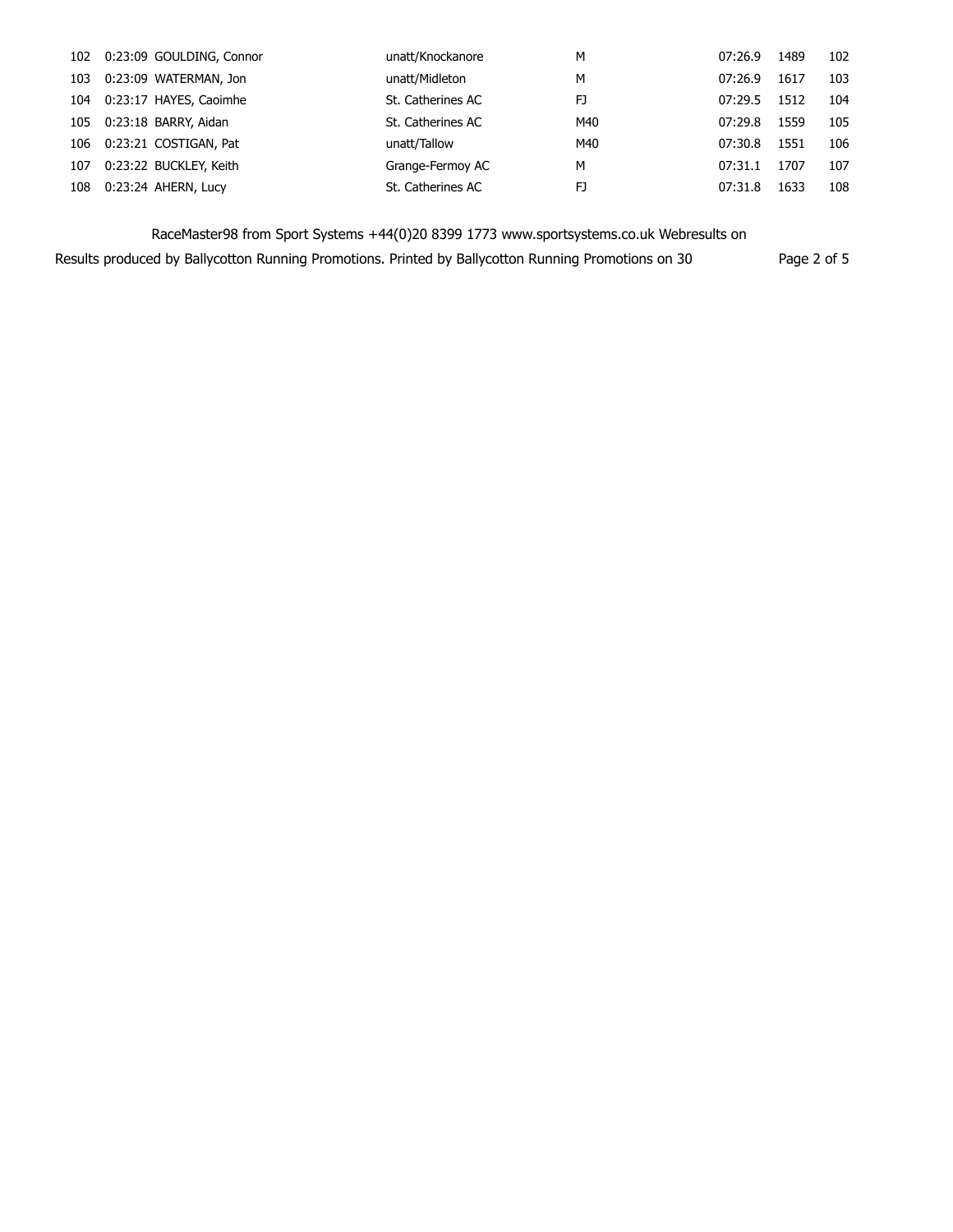|       | <b>TOTIONIAL INCORRECTION AND COMPUTING IN THIS IN ORIGIN</b> |                      |                   |          |      |     |
|-------|---------------------------------------------------------------|----------------------|-------------------|----------|------|-----|
| Place | Time<br>Name                                                  | Team                 | Race Age Category | min/mile |      |     |
| 109   | 0:23:24 MCGINN-MURPHY, Libby                                  | West Waterford AC    | F45               | 07:31.8  | 1471 | 109 |
| 110   | 0:23:27 FEENEY, Brian                                         | unatt/Ballyduff      | М                 | 07:32.7  | 1485 | 110 |
| 111   | 0:23:35 O'MAHONY, James                                       | unatt/Ballintotis    | М                 | 07:35.3  | 1532 | 111 |
| 112   | 0:23:38 RAMSELL, Ned                                          | unatt/Carrigtwohill  | M40               | 07:36.3  | 1436 | 112 |
| 113   | 0:23:40 O'DONOGHUE, Donal                                     | unatt/Little Island  | M45               | 07:36.9  | 1569 | 113 |
| 114   | 0:23:41 COSTELLO, Ricky                                       | Watergrasshill AC    | м                 | 07:37.2  | 1556 | 114 |
| 115   | 0:23:42 JUR, Greg                                             | unatt/Midleton       | м                 | 07:37.6  | 1558 | 115 |
| 116   | 0:23:45 BARRY, Patrick                                        | St. Catherines AC    | MJ                | 07:38.5  | 1526 | 116 |
| 117   | 0:23:49 HOGAN, Seamus                                         | unatt/Conna          | м                 | 07:39.8  | 1542 | 117 |
| 118   | 0:23:54 DRISLANE, John                                        | St. Nicholas AC      | м                 | 07:41.4  | 1520 | 118 |
| 119   | 0:24:02 PEET, George                                          | Watergrasshill AC    | M                 | 07:44.0  | 1539 | 119 |
| 120   | 0:24:05 WHITE, Des                                            | Grange-Fermoy AC     | M50               | 07:45.0  | 1492 | 120 |
| 121   | 0:24:13 SMIDDY, David                                         | unatt/Dungourney     | M40               | 07:47.5  | 1482 | 121 |
| 122   | 0:24:14 MULCAHY, Noreen                                       | St. Catherines AC    | F                 | 07:47.9  | 1607 | 122 |
| 123   | 0:24:20 RONAYNE, Roisin                                       | unatt/Castlelyons    | F35               | 07:49.8  | 1537 | 123 |
| 124   | 0:24:20 GEARY, Ann                                            | unatt/Castlelyons    | F                 | 07:49.8  | 1484 | 124 |
| 125   | 0:24:23 O'KEEFFE, Martin                                      | unatt/Conna          | M                 | 07:50.7  | 1413 | 125 |
| 126   | 0:24:25 CASHELL, Andrea                                       | Youghal AC           | F45               | 07:51.4  | 1591 | 126 |
| 127   | 0:24:26 O'GORMAN, Brendan                                     | unatt/Conna          | M40               | 07:51.7  | 1610 | 127 |
| 128   | 0:24:27 O'CONNELL, Donie                                      | Midleton AC          | M60               | 07:52.0  | 1458 | 128 |
| 129   | 0:24:28 MCCARTHY, Barry                                       | unatt/Watergrasshill | м                 | 07:52.4  | 1708 | 129 |
| 130   | 0:24:29 MORRISON, Darragh                                     | St. Catherines AC    | MJ                | 07:52.7  | 1522 | 130 |
| 131   | 0:24:32 KEARNEY, Bartholomew                                  | Leevale AC           | M55               | 07:53.6  | 1455 | 131 |
| 132   | 0:24:35 MORONEY, Seamus                                       | unatt/Fermoy         | MJ                | 07:54.6  | 1710 | 132 |
| 133   | 0:24:36 KELLEHER, Margaret                                    | unatt/Cloyne         | F35               | 07:54.9  | 1612 | 133 |
| 134   | 0:24:41 FITZGERALD, Annette                                   | St. Catherines AC    | F                 | 07:56.5  | 1464 | 134 |
| 135   | 0:24:46 KIELY, Catriona                                       | West Waterford AC    | F40               | 07:58.1  | 1472 | 135 |
| 136   | 0:24:52 FEENEY, Michael                                       | unatt/Ballyduff      | м                 | 08:00.1  | 1483 | 136 |
| 137   | 0:24:55 RIORDAN, Eoin                                         | unatt/Tallow         | M40               | 08:01.0  | 1583 | 137 |
| 138   | 0:24:56 MURPHY, Brenda                                        | unatt/Rathcormac     | F35               | 08:01.4  | 1623 | 138 |
| 139   | 0:25:01 RYALL, Noel                                           | unatt/Midleton       | M50               | 08:03.0  | 1445 | 139 |
| 140   | 0:25:02 LOOBY, Joan                                           | St. Nicholas AC      | F                 | 08:03.3  | 1416 | 140 |
| 141   | 0:25:05 CONSTANT, Kerry                                       | unatt/Cork           | M60               | 08:04.3  | 1546 | 141 |
| 142   | 0:25:07 DRAPER, Harry                                         | unatt/Conna          | MJ                | 08:04.9  | 1504 | 142 |
| 143   | 0:25:10 O'REGAN, Celia                                        | Youghal AC           | F50               | 08:05.9  | 1496 | 143 |
| 144   | 0:25:13 HEALY, Mary-Clare                                     | Grange-Fermoy AC     | F45               | 08:06.8  | 1586 | 144 |
| 145   | 0:25:14 BARRY, Lucy                                           | St. Catherines AC    | FJ                | 08:07.2  | 1560 | 145 |
| 146   | 0:25:15 BARRY, Sarah                                          | St. Catherines AC    | FJ.               | 08:07.5  | 1561 | 146 |
| 147   | 0:25:15 TWOHIG, Margaret                                      | Midleton AC          | F45               | 08:07.5  | 1594 | 147 |
| 148   | 0:25:21 MURPHY, Pat                                           | unatt/Rathcormac     | M40               | 08:09.4  | 1715 | 148 |
| 149   | 0:25:24 COTTER, Sinead                                        | unatt/Rathcormac     | F35               | 08:10.4  | 1721 | 149 |
| 150   | 0:25:26 COAKLEY, Eoin                                         | unatt/Conna          | М                 | 08:11.0  | 1533 | 150 |
| 151   | 0:25:29 HARTE, Kieran                                         | St. Catherines AC    | M45               | 08:12.0  | 1524 | 151 |
| 152   | 0:25:51 COTTER, Allen                                         | St. Catherines AC    | М                 | 08:19.1  | 1466 | 152 |
| 153   | 0:25:58 GALVIN, Darragh                                       | St. Catherines AC    | МJ                | 08:21.3  | 1626 | 153 |
| 154   | 0:26:01 DALY, Patricia                                        | Youghal AC           | F35               | 08:22.3  | 1447 | 154 |
| 155   | 0:26:01 MCCORMACK, Bernadette                                 | unatt/Kilworth       | F.                | 08:22.3  | 1557 | 155 |
| 156   | 0:26:05 O'BRIEN, Kathleen                                     | St. Catherines AC    | F60               | 08:23.6  | 1474 | 156 |
| 157   | 0:26:09 BARRY, Bryan                                          | St. Catherines AC    | MJ                | 08:24.9  | 1511 | 157 |
|       |                                                               |                      |                   |          |      |     |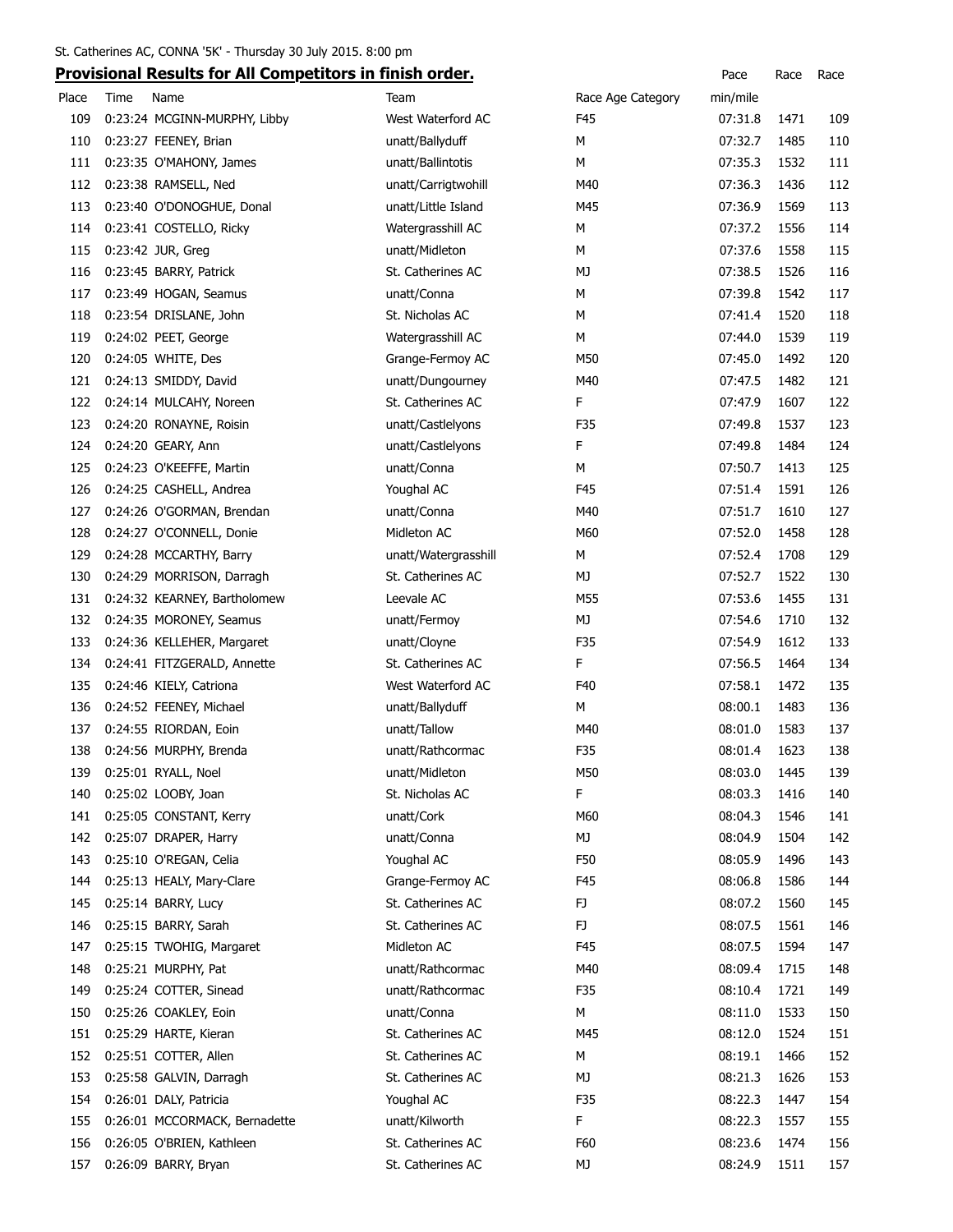| 158 | 0:26:15 HARTNETT, Karina | St. Catherines AC | FJ  | 08:26.8 | 1568 | 158 |
|-----|--------------------------|-------------------|-----|---------|------|-----|
| 159 | 0:26:23 MURPHY, Etha     | unatt/Fermoy      | F40 | 08:29.4 | 1585 | 159 |
| 160 | 0:26:28 FISHER, Adam     | unatt/Fermoy      | MJ  | 08:31.0 | 1706 | 160 |
| 161 | 0:26:30 POWER, Kenneth   | unatt/Fermoy      | м   | 08:31.6 | 1517 | 161 |
| 162 | 0:26:31 MURPHY, Sharon   | St. Catherines AC | F35 | 08:31.9 | 1402 | 162 |
| 163 | 0:26:32 KENNEDY, Aileen  | unatt/Conna       | F35 | 08:32.3 | 1716 | 163 |
| 164 | 0:26:34 HOWARD, Miriam   | St. Nicholas AC   | F35 | 08:32.9 | 1465 | 164 |

Results produced by Ballycotton Running Promotions. Printed by Ballycotton Running Promotions on 30 Page 3 of 5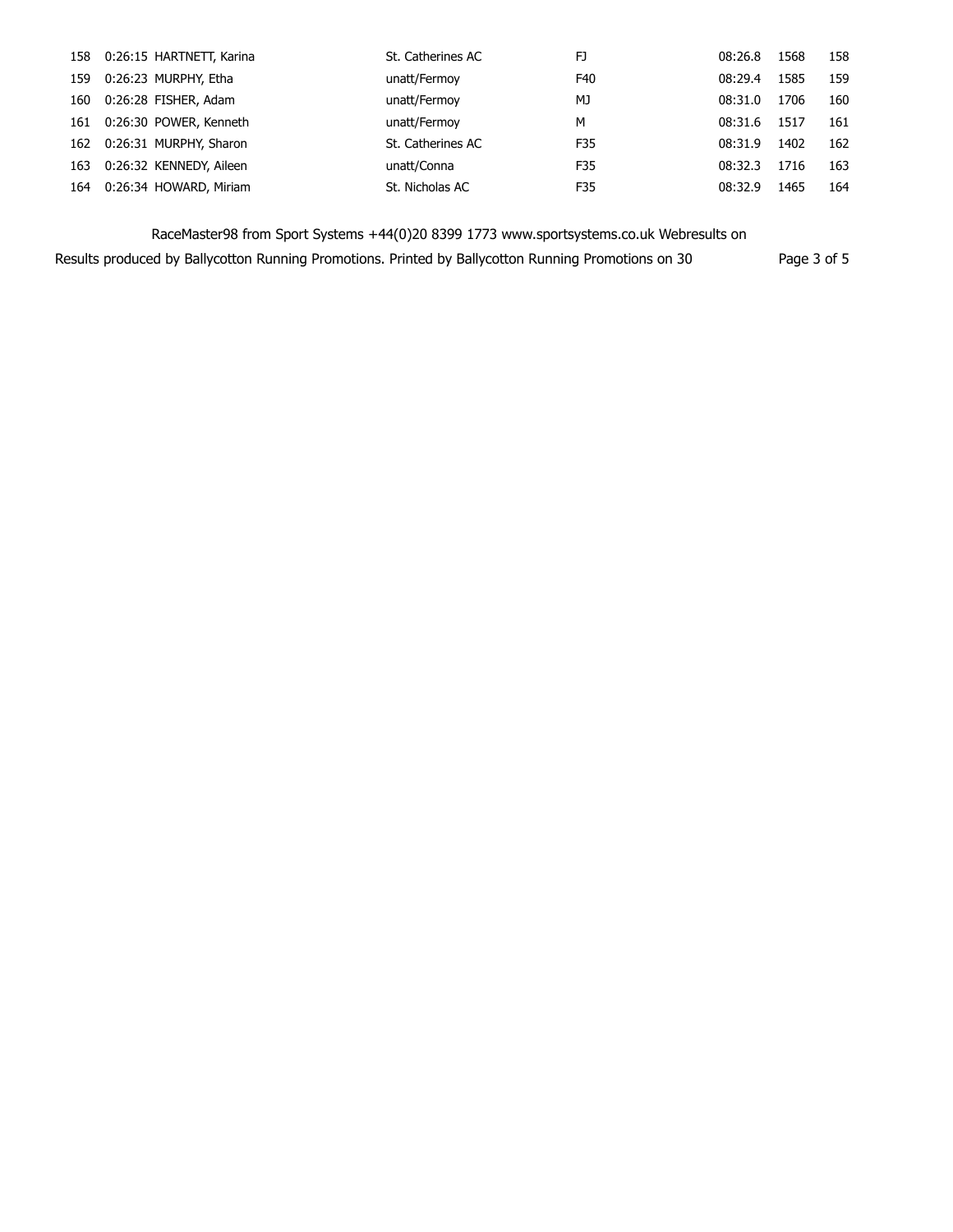|       | <b>TOVISIONAL RESULTS TO AIT COMPETITORS IN THISH ORIGI</b> |                             |                   | racc         | nacc | nace |
|-------|-------------------------------------------------------------|-----------------------------|-------------------|--------------|------|------|
| Place | Time<br>Name                                                | Team                        | Race Age Category | min/mile     |      |      |
| 165   | 0:26:35 COTTER, Luke                                        | unatt/Carrigtwohill         | М                 | 08:33.2      | 1722 | 165  |
| 166   | 0:26:35 SPILLANE, Emma                                      | St. Catherines AC           | FJ                | 08:33.2      | 1457 | 166  |
| 167   | 0:26:36 ROHAN, Ann-Marie                                    | unatt/Dungourney            | F                 | 08:33.5      | 1609 | 167  |
| 168   | 0:26:37 O'NEILL, Yvonne                                     | St. Catherines AC           | F                 | 08:33.9      | 1606 | 168  |
| 169   | 0:26:41 CAHILL, Betty                                       | unatt/Rathcormac            | F40               | 08:35.2      | 1588 | 169  |
| 170   | 0:26:45 WHYTE, Stephanie                                    | Youghal AC                  | F40               | 08:36.4      | 1479 | 170  |
| 171   | 0:26:53 FISHER, Paul                                        | unatt/Fermoy                | M55               | 08:39.0      | 1705 | 171  |
| 172   | 0:27:15 DRAPER, Chloe                                       | St. Catherines AC           | FJ                | 08:46.1      | 1505 | 172  |
| 173   | 0:27:19 MCCARTHY, Aideen                                    | unatt/Midleton              | F35               | 08:47.4      | 1574 | 173  |
| 174   | 0:27:22 O'BRIEN, Mary                                       | unatt/Ballysaggart          | F                 | 08:48.4      | 1547 | 174  |
| 175   | 0:27:23 TOBIN, Ciara                                        | unatt/Conna                 | F                 | 08:48.7      | 1616 | 175  |
| 176   | 0:27:31 O'SULLIVAN, Anna                                    | unatt/Fermoy                | FJ                | 08:51.2      | 1494 | 176  |
| 177   | 0:27:35 KENNEDY, Mary                                       | <b>Ballintotis Fit4Life</b> | F35               | 08:52.5      | 1418 | 177  |
| 178   | 0:27:36 HICKEY, Dean                                        | unatt/Conna                 | MJ                | 08:52.9      | 1407 | 178  |
| 179   | 0:27:37 POWER, Onra                                         | West Waterford AC           | F45               | 08:53.2      | 1500 | 179  |
| 180   | 0:27:51 PRATT, Jamie                                        | unatt/Conna                 | MJ                | 08:57.7      | 1408 | 180  |
| 181   | 0:27:52 REILLY, Eilis                                       | unatt/Ballincollig          | F.                | 08:58.0      | 1495 | 181  |
| 182   | 0:28:14 LYONS, Catriona                                     | unatt/Rathcormac            | F35               | 09:05.1      | 1587 | 182  |
| 183   | 0:28:23 FITZGERALD, Margaret                                | unatt/Ballynoe              | F40               | 09:08.0      | 1564 | 183  |
| 184   | 0:28:23 COLLINS, Barry                                      | St. Nicholas AC             | M40               | 09:08.0      | 1597 | 184  |
| 185   | 0:28:30 MULLANE, Philip                                     | <b>Ballintotis Fit4Life</b> | M40               | 09:10.2      | 1459 | 185  |
| 186   | 0:28:32 MARTIN, Emer                                        | unatt/Conna                 | F35               | 09:10.9      | 1538 | 186  |
| 187   | 0:28:33 FEENEY, Marie                                       | unatt/Ballyduff             | F                 | 09:11.2      | 1486 | 187  |
| 188   | 0:28:38 MCGANN, Jim                                         | unatt/Ballinacurra          | M60               | 09:12.8      | 1543 | 188  |
| 189   | 0:28:41 MCDONNELL, George                                   | Watergrasshill AC           | М                 | 09:13.8      | 1467 | 189  |
| 190   | 0:28:44 O'CONNELL, Marie                                    | Midleton AC                 | F35               | 09:14.7      | 1704 | 190  |
| 191   | 0:28:50 ROCHE, John                                         | unatt/Ballysaggart          | MJ                | 09:16.7      | 1481 | 191  |
| 192   | 0:28:51 ENGLISH, Kieran                                     | unatt/Conna                 | MJ                | 09:17.0      | 1516 | 192  |
| 193   | 0:28:57 FLYNN, Mags                                         | Grange-Fermoy AC            | F40               | 09:18.9      | 1432 | 193  |
| 194   | 0:29:05 DRAPER, Deirdre                                     | unatt/Conna                 | F                 | 09:21.5      | 1503 | 194  |
| 195   | 0:29:05 MANGAN, Assumpta                                    | unatt/Conna                 | F50               | 09:21.5 1714 |      | 195  |
| 196   | 0:29:24 DOYLE, Cian                                         | unatt/Conna                 | МJ                | 09:27.6      | 1406 | 196  |
| 197   | 0:29:26 LEE, Mary                                           | unatt/Conna                 | F55               | 09:28.3      | 1515 | 197  |
| 198   | 0:29:32 LINEHAN, Tommy                                      | West Waterford AC           | M55               | 09:30.2      | 1519 | 198  |
| 199   | 0:29:37 CUNNINGHAM, Georgina                                | St. Catherines AC           | F35               | 09:31.8      | 1566 | 199  |
| 200   | 0:29:37 MURPHY, Brian                                       | unatt/Rathcormac            | М                 | 09:31.8      | 1602 | 200  |
| 201   | 0:29:38 O'FLYNN, Gary                                       | unatt/Rathcormac            | М                 | 09:32.1      | 1603 | 201  |
| 202   | 0:29:45 COONEY, Siobhan                                     | Youghal AC                  | F50               | 09:34.4      | 1497 | 202  |
| 203   | 0:29:51 ENRIGHT, Siobhan                                    | unatt/Fermoy                | F45               | 09:36.3      | 1584 | 203  |
| 204   | 0:29:57 O'BRIEN, Mary                                       | unatt/Dungourney            | F40               | 09:38.2      | 1709 | 204  |
| 205   | 0:29:58 BRYAN, Irene                                        | St. Catherines AC           | F40               | 09:38.6      | 1611 | 205  |
| 206   | 0:30:23 DEVLIN, Darragh                                     | unatt/Ballinacurra          | м                 | 09:46.6      | 1580 | 206  |
| 207   | 0:30:27 MORLEY, Celine                                      | unatt/Ballinacurra          | F40               | 09:47.9      | 1600 | 207  |
| 208   | 0:30:43 LLOYD, Andrew                                       | unatt/Liverpool             | М                 | 09:53.0      | 1570 | 208  |
| 209   | 0:30:46 GRADY, Triona                                       | unatt/Rathcormac            | F                 | 09:54.0      | 1476 | 209  |
| 210   | 0:30:48 WALSH, Betty                                        | St. Catherines AC           | F40               | 09:54.6      | 1461 | 210  |
| 211   | 0:30:49 GALVIN, Eleanor                                     | St. Catherines AC           | F40               | 09:55.0      | 1625 | 211  |
| 212   | 0:30:54 O'DONNELL, Deirdre                                  | unatt/Ballysaggart          | F45               | 09:56.6      | 1480 | 212  |
| 213   | 0:30:54 LOMASNEY, Fiona                                     | unatt/Cloyne                | F35               | 09:56.6      | 1613 | 213  |
|       |                                                             |                             |                   |              |      |      |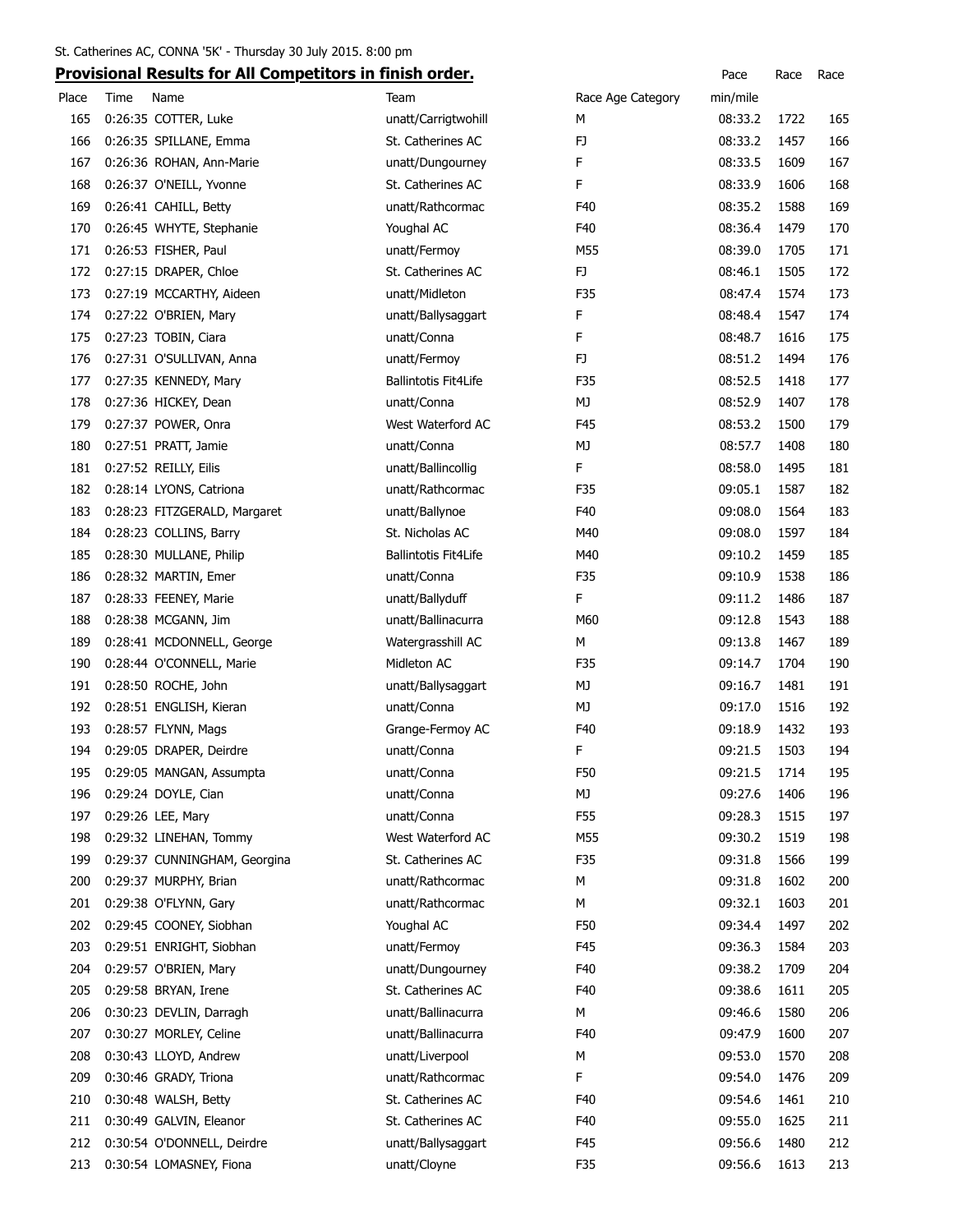| 214 | 0:30:55 BRODERICK, Mark   | St. Nicholas AC             | MJ  | 09:56.9 | 1420 | 214 |
|-----|---------------------------|-----------------------------|-----|---------|------|-----|
| 215 | 0:31:01 BARRY, Sheila     | unatt/Glanmire              | F50 | 09:58.8 | 1571 | 215 |
| 216 | 0:31:12 O'FARRELL, Mary   | <b>Ballintotis Fit4Life</b> | F50 | 10:02.4 | 1713 | 216 |
| 217 | 0:31:54 FLYNN, Shirley    | unatt/Ballyduff             | F45 | 10:15.9 | 1518 | 217 |
| 218 | 0:32:33 COLLINS, Carol    | unatt/Castlelyons           | F50 | 10:28.4 | 1622 | 218 |
| 219 | 0:32:47 MCDONNELL, Sinead | unatt/Watergrasshill        | F   | 10:32.9 | 1468 | 219 |
| 220 | 0:32:55 O'CONNOR, Mags    | unatt/Rathcormac            | F   | 10:35.5 | 1477 | 220 |

Results produced by Ballycotton Running Promotions. Printed by Ballycotton Running Promotions on 30 Page 4 of 5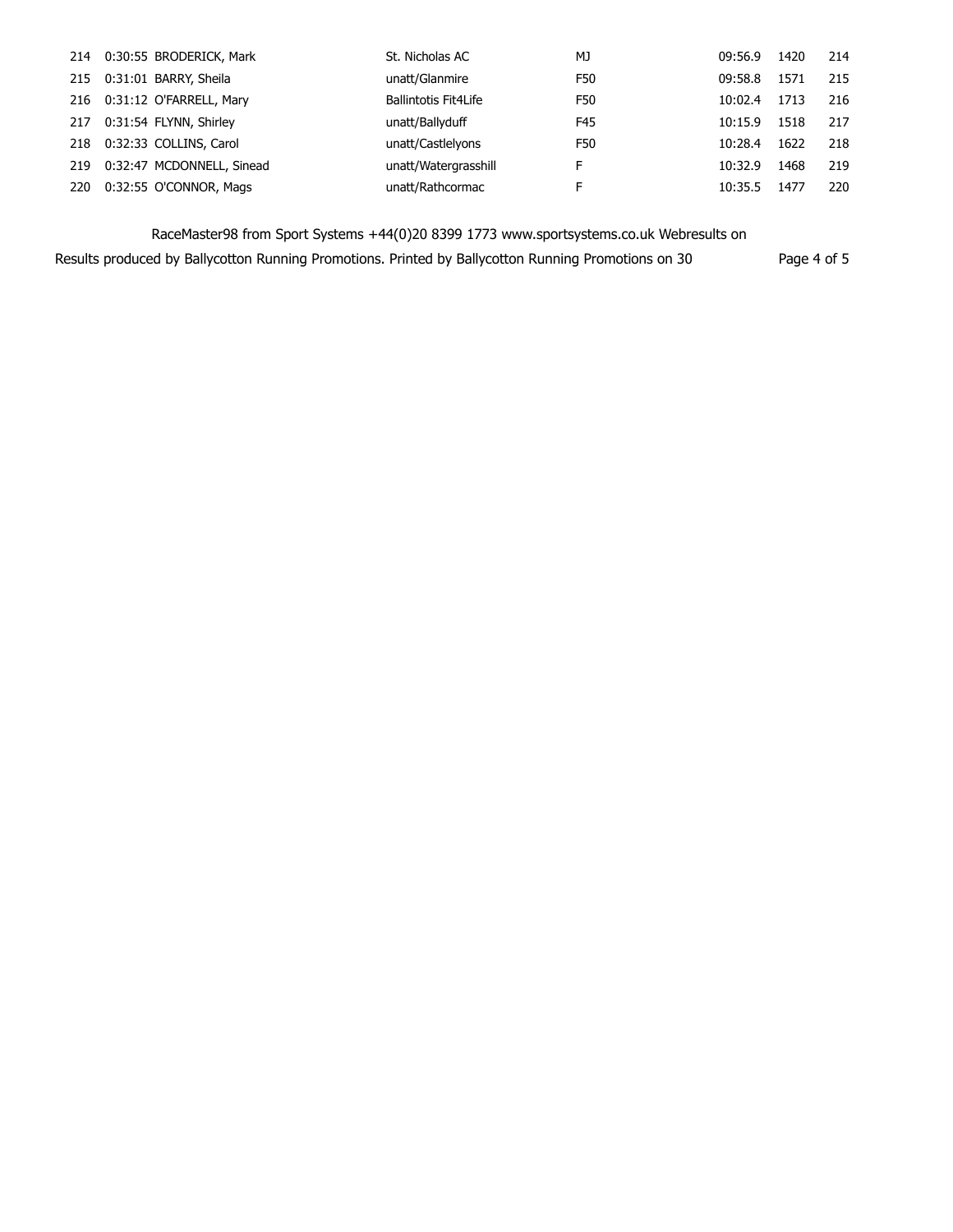|       | St. Catherines AC <sub>R</sub> SPENASEE-98 HUST 30 PUSTED: S494 (0) 20 8399 1773 www.sportsystems.co.uk Webresults on |                             |                   |          |               |     |
|-------|-----------------------------------------------------------------------------------------------------------------------|-----------------------------|-------------------|----------|---------------|-----|
|       | Braxisional Results fat All Competitors in finish arder woman or Promotions on 30                                     |                             |                   | Pace     | ිෂිසි ෙරිරිපි |     |
| Place | Time<br>Name                                                                                                          | <b>Team</b>                 | Race Age Category | min/mile |               |     |
| 221   | 0:32:55 COLLINS, Edmund                                                                                               | unatt/Midleton              | M60               | 10:35.5  | 1614          | 221 |
| 222   | 0:33:23 O'CALLAGHAN, Norina                                                                                           | unatt/Cork                  | F35               | 10:44.5  | 1604          | 222 |
| 223   | 0:33:23 BARRY, May                                                                                                    | unatt/Rathcormac            | F50               | 10:44.5  | 1589          | 223 |
| 224   | 0:33:42 FENTON, Mags                                                                                                  | unatt/Castlelyons           | F35               | 10:50.6  | 1619          | 224 |
| 225   | 0:33:49 SMIT, Mariska                                                                                                 | unatt/Rathcormac            | F40               | 10:52.9  | 1493          | 225 |
| 226   | 0:33:58 GRIFFIN, Claire                                                                                               | unatt/Ballinacurra          | F                 | 10:55.8  | 1598          | 226 |
| 227   | 0:34:01 HEFFERNAN, Susan                                                                                              | unatt/Rathcormac            | F                 | 10:56.7  | 1487          | 227 |
| 228   | 0:34:02 BARRY, Lucy Ann                                                                                               | unatt/Rathcormac            | F                 | 10:57.1  | 1488          | 228 |
| 229   | 0:34:22 CASHMAN, Siobhan                                                                                              | unatt/Rathcormac            | F                 | 11:03.5  | 1478          | 229 |
| 230   | 0:34:31 MULCAHY, Mary                                                                                                 | St. Catherines AC           | F                 | 11:06.4  | 1608          | 230 |
| 231   | 0:34:31 CRONIN, Marie                                                                                                 | unatt/Glanmire              | F                 | 11:06.4  | 1573          | 231 |
| 232   | 0:34:40 BROWNE, Margaret                                                                                              | unatt/Glanmire              | F                 | 11:09.3  | 1572          | 232 |
| 233   | 0:34:42 PYNE, Niamh                                                                                                   | unatt/Conna                 | F35               | 11:09.9  | 1412          | 233 |
| 234   | 0:34:44 MCGANN, Assumpta                                                                                              | unatt/Ballinacurra          | F45               | 11:10.6  | 1581          | 234 |
| 235   | 0:34:55 MOREY, Sarah                                                                                                  | unatt/Rathcormac            | F35               | 11:14.1  | 1634          | 235 |
| 236   | 0:35:01 BAKER, Judy                                                                                                   | unatt/Fermoy                | F50               | 11:16.1  | 1554          | 236 |
| 237   | 0:35:04 MURPHY, Sharon                                                                                                | unatt/Kilworth              | F35               | 11:17.0  | 1615          | 237 |
| 238   | 0:35:10 KENNEALLY, Mary                                                                                               | <b>Ballintotis Fit4Life</b> | F40               | 11:19.0  | 1712          | 238 |
| 239   | 0:35:10 O'FARRELL, Martina                                                                                            | <b>Ballintotis Fit4Life</b> | F.                | 11:19.0  | 1711          | 239 |
| 240   | 0:36:28 SHEEHAN, Marie                                                                                                | unatt/Carrigtwohill         | F40               | 11:44.1  | 1631          | 240 |
| 241   | 0:37:03 HORGAN, Jennie                                                                                                | unatt/Ballinacurra          | F40               | 11:55.3  | 1599          | 241 |
| 242   | 0:44:37 LEAHY, Michelle                                                                                               | unatt/Conna                 | F40               | 14:21.4  | 1411          | 242 |
| 243   | 0:45:55 O'DRISCOLL, Martina                                                                                           | unatt/Fermoy                | F45               | 14:46.5  | 1442          | 243 |
|       |                                                                                                                       |                             |                   |          |               |     |

There were 243 finishers in the All Competitors category.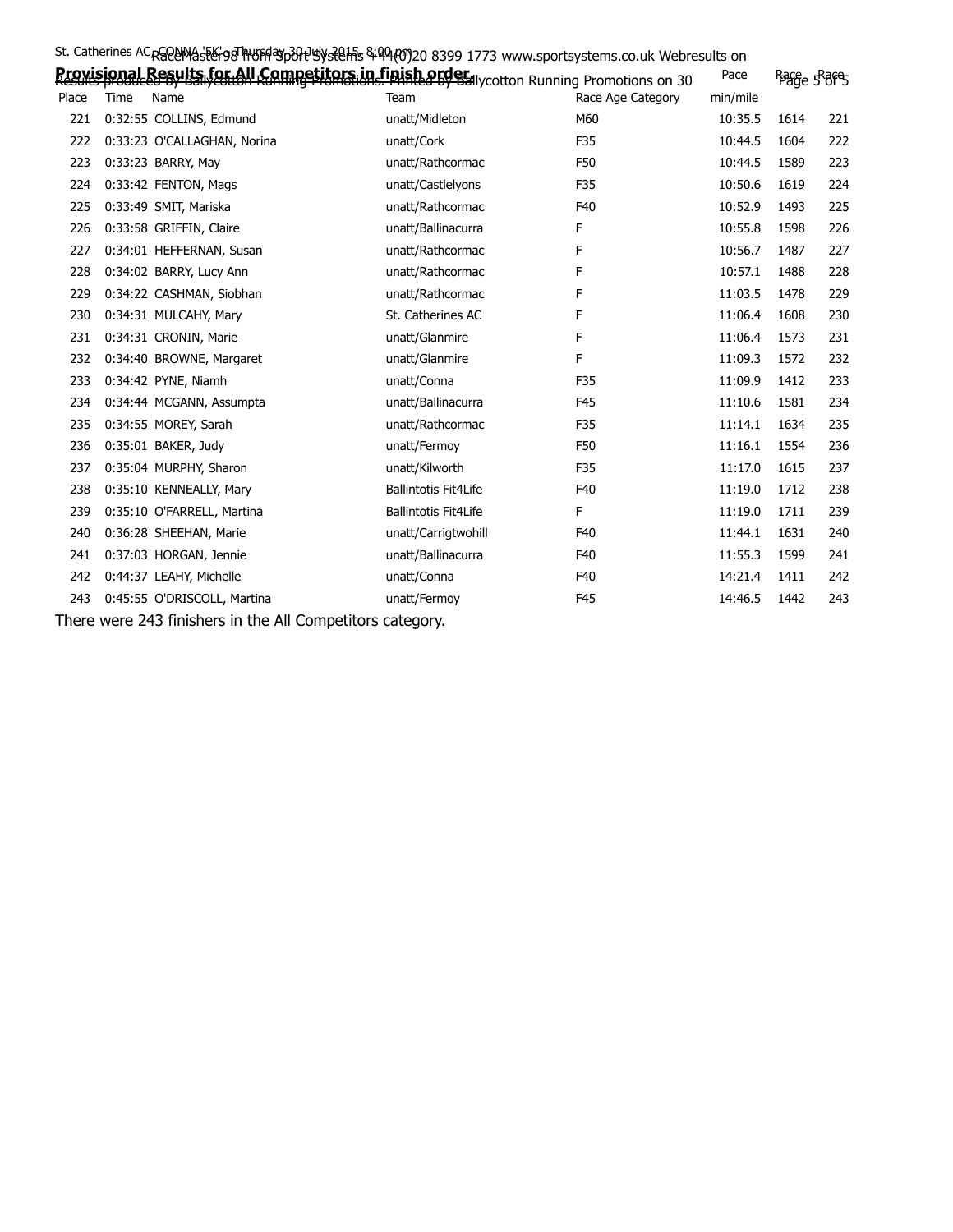#### RaceMaster98 from Sport Systems +44(0)20 8399 1773 **Stw.Gatherines.AQ**/ebresults on

Results produced by Ballycotton Running Promotions. Printed by Ballycotton **CONNA or SKO**ns on 30 Page 1 of 3

### 015. 8:00 pm

|                       |      | Thursday 30 July 2015. 8:00 pm                             |                      |                   |      |              |  |
|-----------------------|------|------------------------------------------------------------|----------------------|-------------------|------|--------------|--|
|                       |      | <b>Provisional Race Directors' Prize Presentation List</b> |                      |                   |      |              |  |
| M40                   |      |                                                            |                      |                   | Race | Race         |  |
| Place                 | Time | Name                                                       | Team                 | Race Age Category | No   | Place        |  |
| $\mathbf{1}$          |      | 0:16:04 MERRITT, Colin                                     | Carraig na bhFear AC | M40               | 1555 | $\mathbf{1}$ |  |
| 2                     |      | 0:17:03 FAHY, Roy                                          | East Cork AC         | M40               | 1454 | 3            |  |
| 3                     |      | 0:17:56 O'CONNOR, Kealan                                   | Grange-Fermoy AC     | M40               | 1448 | 9            |  |
| 4                     |      | 0:18:42 COLEMAN, Ciaran                                    | Youghal AC           | M40               | 1417 | 15           |  |
| 5                     |      | 0:19:01 O'MAHONY, Brendan                                  | Grange-Fermoy AC     | M40               | 1577 | 18           |  |
| 6                     |      | 0:19:13 O'CONNOR, Brian                                    | Grange-Fermoy AC     | M40               | 1437 | 19           |  |
|                       |      | There were 6 prize winners in the M40 category.            |                      |                   |      |              |  |
| M45                   |      |                                                            |                      |                   | Race | Race         |  |
| Place                 | Time | Name                                                       | Team                 | Race Age Category | No   | Place        |  |
| $\mathbf{1}$          |      | 0:17:02 HAYES, Frank                                       | East Cork AC         | M45               | 1509 | 2            |  |
| 2                     |      | 0:17:53 MURPHY, John                                       | Grange-Fermoy AC     | M45               | 1552 | 8            |  |
| 3                     |      | 0:19:22 HENNESSY, Martin                                   | unatt/Shanagarry     | M45               | 1621 | 21           |  |
| 4                     |      | 0:19:33 TWOMEY, Mark                                       | Turin AC             | M45               | 1528 | 22           |  |
| 5.                    |      | 0:20:00 O'LEARY, Ted                                       | West Waterford AC    | M45               | 1401 | 29           |  |
| 6                     |      | 0:20:06 CURLEY, Paul                                       | Youghal AC           | M45               | 1540 | 32           |  |
|                       |      | There were 6 prize winners in the M45 category.            |                      |                   |      |              |  |
| <b>M50</b>            |      |                                                            |                      |                   | Race | Race         |  |
| Place                 | Time | Name                                                       | Team                 | Race Age Category | No   | Place        |  |
|                       |      | 0:18:49 MCCARTHY, Denis                                    | East Cork AC         | M50               | 1513 | 16           |  |
| $\mathbf{2}^{\prime}$ |      | 0:20:04 O'KEEFFE, Bill                                     | St. Catherines AC    | M50               | 1601 | 30           |  |

3 0:21:16 POWER, Pat West Waterford AC 4 0:21:17 MCCARTHY, David Youghal AC 5 0:21:44 LEDDINGHAM, Dermot unatt/Youghal 6 0:21:50 PRATT, Michael Grange-Fermoy AC

|                   | Race | Race  |
|-------------------|------|-------|
| Race Age Category | No   | Place |
| M50               | 1513 | 16    |
| M50               | 1601 | 30    |
| M50               | 1701 | 58    |
| M50               | 1453 | 59    |
| M50               | 1563 | 68    |
| M50               | 1545 | 72    |
|                   |      |       |

| M55   |      |                                                 |                  |                   | Race | Race  |
|-------|------|-------------------------------------------------|------------------|-------------------|------|-------|
| Place | Time | Name                                            | Team             | Race Age Category | No   | Place |
|       |      | 0:19:57 O'DONOVAN, John                         | Grange-Fermoy AC | M55               | 1449 | 28    |
|       |      | 0:20:33 ILSLEY, Ronald                          | unatt/Youghal    | M55               | 1443 | 40    |
|       |      | 3 0:21:26 O'REGAN, Eddie                        | Youghal AC       | M55               | 1605 | 62    |
|       |      | 4 0:22:14 BULMAN, George                        | Youghal AC       | M55               | 1530 | 86    |
|       |      | 5 0:22:32 FREEMAN, Sean                         | Grange-Fermoy AC | M55               | 1444 | 90    |
| 6     |      | 0:22:36 O'MAHONY, Sylvie                        | Youghal AC       | M55               | 1531 | 92    |
|       |      | There were 6 prize winners in the M55 category. |                  |                   |      |       |

| Race |
|------|
|      |

| Place | Time | Name                       | Team               | Race Age Category | No   | Place |
|-------|------|----------------------------|--------------------|-------------------|------|-------|
|       |      | 0:21:28 MCGRATH, Phil      | East Cork AC       | M60               | 1718 | 64    |
|       |      | 0:22:28 O'BRIEN, Donal     | St. Nicholas AC    | M60               | 1419 | 89    |
|       |      | 3 0:24:27 O'CONNELL, Donie | Midleton AC        | M60               | 1458 | 128   |
| 4     |      | 0:25:05 CONSTANT, Kerry    | unatt/Cork         | M60               | 1546 | 141   |
|       |      | 5 0:28:38 MCGANN, Jim      | unatt/Ballinacurra | M60               | 1543 | 188   |
| 6     |      | 0:32:55 COLLINS, Edmund    | unatt/Midleton     | M60               | 1614 | 221   |

There were 6 prize winners in the M60 category.

There were 6 prize winners in the M50 category.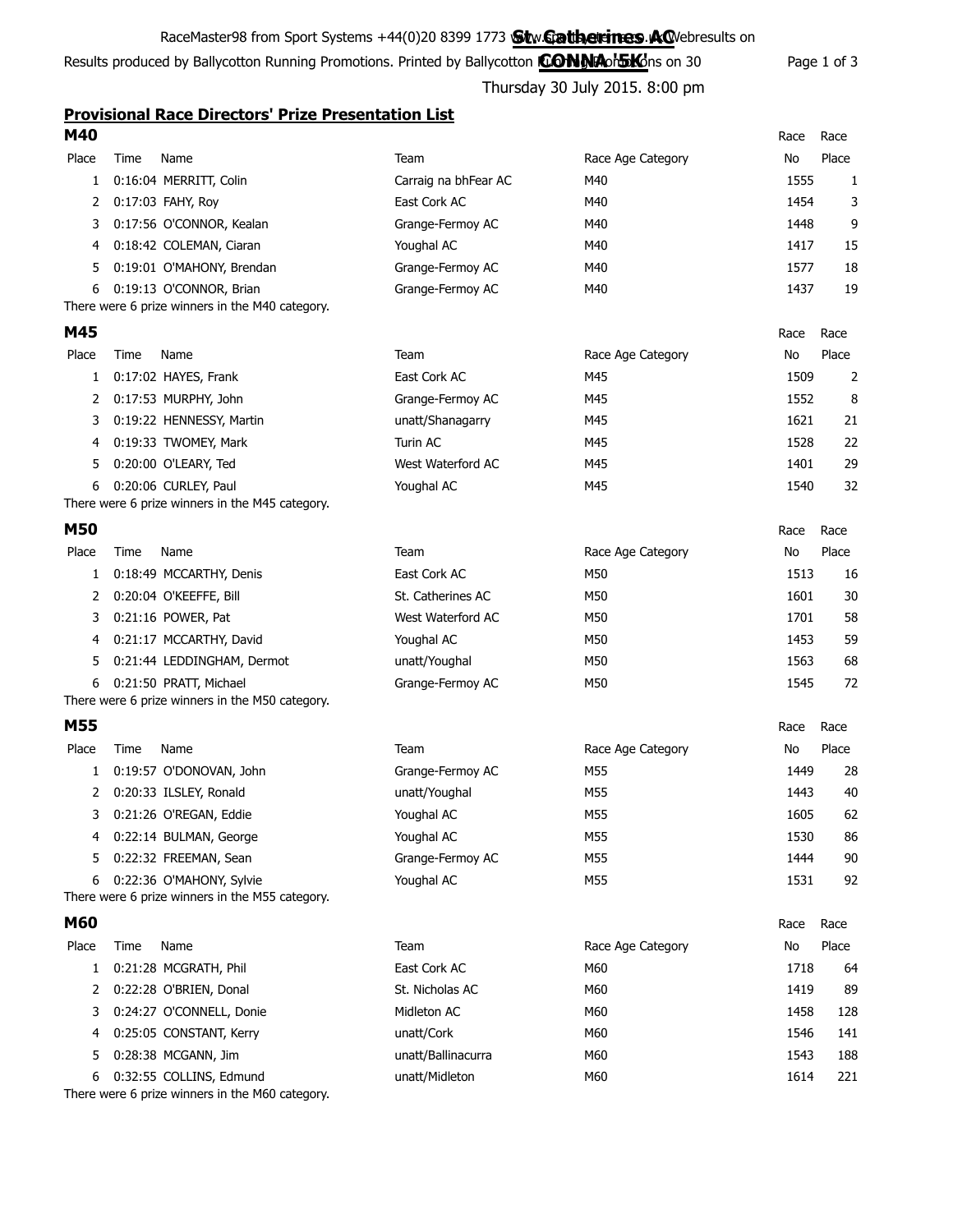St. Catherines AC, CONNA '5K' - Thursday 30 July 2015. 8:00 pm

# **Provisional Race Directors' Prize Presentation List**

| <b>MJ</b>  |      | <u>Provisional Race Directors Prize Presentation List</u>          |                             |                   | Race | Race  |
|------------|------|--------------------------------------------------------------------|-----------------------------|-------------------|------|-------|
| Place      | Time | Name                                                               | Team                        | Race Age Category | No   | Place |
| 1          |      | 0:19:46 O'CONNOR, Dylan                                            | unatt/Castletownroche       | МJ                | 1506 | 25    |
| 2          |      | 0:20:09 BARRY, Kevin                                               | St. Catherines AC           | MJ                | 1562 | 34    |
| 3          |      | 0:20:50 MEHIGAN, Declan                                            | Mallow AC                   | MJ                | 1491 | 47    |
| 4          |      | 0:20:51 ROCHE, James                                               | St. Catherines AC           | МJ                | 1507 | 48    |
| 5          |      | 0:22:08 HAYES, James                                               | St. Catherines AC           | MJ                | 1508 | 84    |
| 6          |      | 0:22:13 COUGHLAN, Eric                                             | unatt/Conna                 | MJ                | 1404 | 85    |
|            |      | There were 6 prize winners in the MJ category.                     |                             |                   |      |       |
| <b>F35</b> |      |                                                                    |                             |                   | Race | Race  |
| Place      | Time | Name                                                               | Team                        | Race Age Category | No   | Place |
| 1          |      | 0:22:52 NALLY, Siobhan                                             | unatt/Cloyne                | F35               | 1703 | 96    |
| 2          |      | 0:24:20 RONAYNE, Roisin                                            | unatt/Castlelyons           | F35               | 1537 | 123   |
| 3          |      | 0:24:36 KELLEHER, Margaret                                         | unatt/Cloyne                | F35               | 1612 | 133   |
| 4          |      | 0:24:56 MURPHY, Brenda                                             | unatt/Rathcormac            | F35               | 1623 | 138   |
| 5          |      | 0:25:24 COTTER, Sinead                                             | unatt/Rathcormac            | F35               | 1721 | 149   |
| 6          |      | 0:26:01 DALY, Patricia                                             | Youghal AC                  | F35               | 1447 | 154   |
|            |      | There were 6 prize winners in the F35 category.                    |                             |                   |      |       |
| F40        |      |                                                                    |                             |                   | Race | Race  |
| Place      | Time | Name                                                               | Team                        | Race Age Category | No   | Place |
| 1          |      | 0:18:38 HOLLAND, Ann-Marie                                         | Youghal AC                  | F40               | 1434 | 14    |
| 2          |      | 0:19:35 CASHMAN, Evelyn                                            | Youghal AC                  | F40               | 1452 | 23    |
| 3          |      | 0:20:27 LEONARD, Helen                                             | Leevale AC                  | F40               | 1433 | 39    |
| 4          |      | 0:24:46 KIELY, Catriona                                            | West Waterford AC           | F40               | 1472 | 135   |
| 5          |      | 0:26:23 MURPHY, Etha                                               | unatt/Fermoy                | F40               | 1585 | 159   |
| 6          |      | 0:26:41 CAHILL, Betty                                              | unatt/Rathcormac            | F40               | 1588 | 169   |
|            |      | There were 6 prize winners in the F40 category.                    |                             |                   |      |       |
| <b>F45</b> |      |                                                                    |                             |                   | Race | Race  |
| Place      | Time | Name                                                               | Team                        | Race Age Category | No   | Place |
| 1          |      | 0:21:51 CLANCY, Catherine                                          | St. Catherines AC           | F45               | 1405 | 73    |
| 2          |      | 0:23:24 MCGINN-MURPHY, Libby                                       | West Waterford AC           | F45               | 1471 | 109   |
|            |      | 3 0:24:25 CASHELL, Andrea                                          | Youghal AC                  | F45               | 1591 | 126   |
| 4          |      | 0:25:13 HEALY, Mary-Clare                                          | Grange-Fermoy AC            | F45               | 1586 | 144   |
| 5          |      | 0:25:15 TWOHIG, Margaret                                           | Midleton AC                 | F45               | 1594 | 147   |
| 6          |      | 0:27:37 POWER, Onra                                                | West Waterford AC           | F45               | 1500 | 179   |
|            |      | There were 6 prize winners in the F45 category.                    |                             |                   |      |       |
| <b>F50</b> |      |                                                                    |                             |                   | Race | Race  |
| Place      | Time | Name                                                               | Team                        | Race Age Category | No   | Place |
| 1          |      | 0:21:56 ILSLEY, Stephanie                                          | unatt/Youghal               | F50               | 1446 | 76    |
| 2          |      | 0:25:10 O'REGAN, Celia                                             | Youghal AC                  | F50               | 1496 | 143   |
| 3          |      | 0:29:05 MANGAN, Assumpta                                           | unatt/Conna                 | F50               | 1714 | 195   |
| 4          |      | 0:29:45 COONEY, Siobhan                                            | Youghal AC                  | F50               | 1497 | 202   |
| 5          |      | 0:31:01 BARRY, Sheila                                              | unatt/Glanmire              | F50               | 1571 | 215   |
| 6          |      | 0:31:12 O'FARRELL, Mary                                            | <b>Ballintotis Fit4Life</b> | F50               | 1713 | 216   |
|            |      | There were 6 prize winners in the F50 category.                    |                             |                   |      |       |
| <b>F55</b> |      |                                                                    |                             |                   | Race | Race  |
| Place      | Time | Name                                                               | Team                        | Race Age Category | No   | Place |
| 1          |      | 0:29:26 LEE, Mary<br>There was 1 prize winner in the F55 category. | unatt/Conna                 | F55               | 1515 | 197   |
|            |      |                                                                    |                             |                   |      |       |

| <b>F60</b> |      |                           |                   |                   | Race | Race  |
|------------|------|---------------------------|-------------------|-------------------|------|-------|
| Place      | Time | Name                      | Team              | Race Age Category | No   | Place |
|            |      | 0:26:05 O'BRIEN, Kathleen | St. Catherines AC | F60               | 1474 | 156   |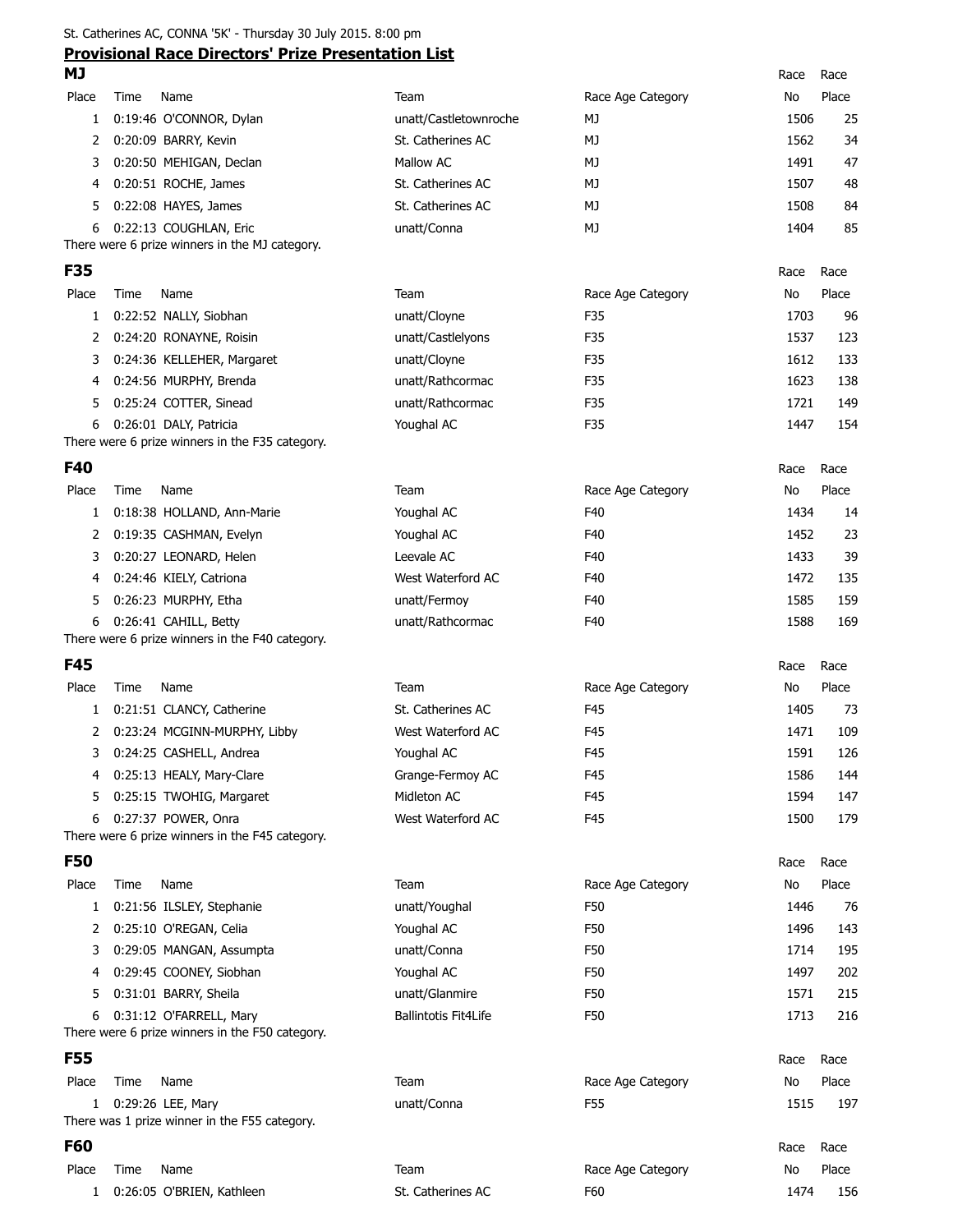RaceMaster98 from Sport Systems +44(0)20 8399 1773 www.sportsystems.co.uk Webresults on Results produced by Ballycotton Running Promotions. Printed by Ballycotton Running Promotions on 30 Page 2 of 3